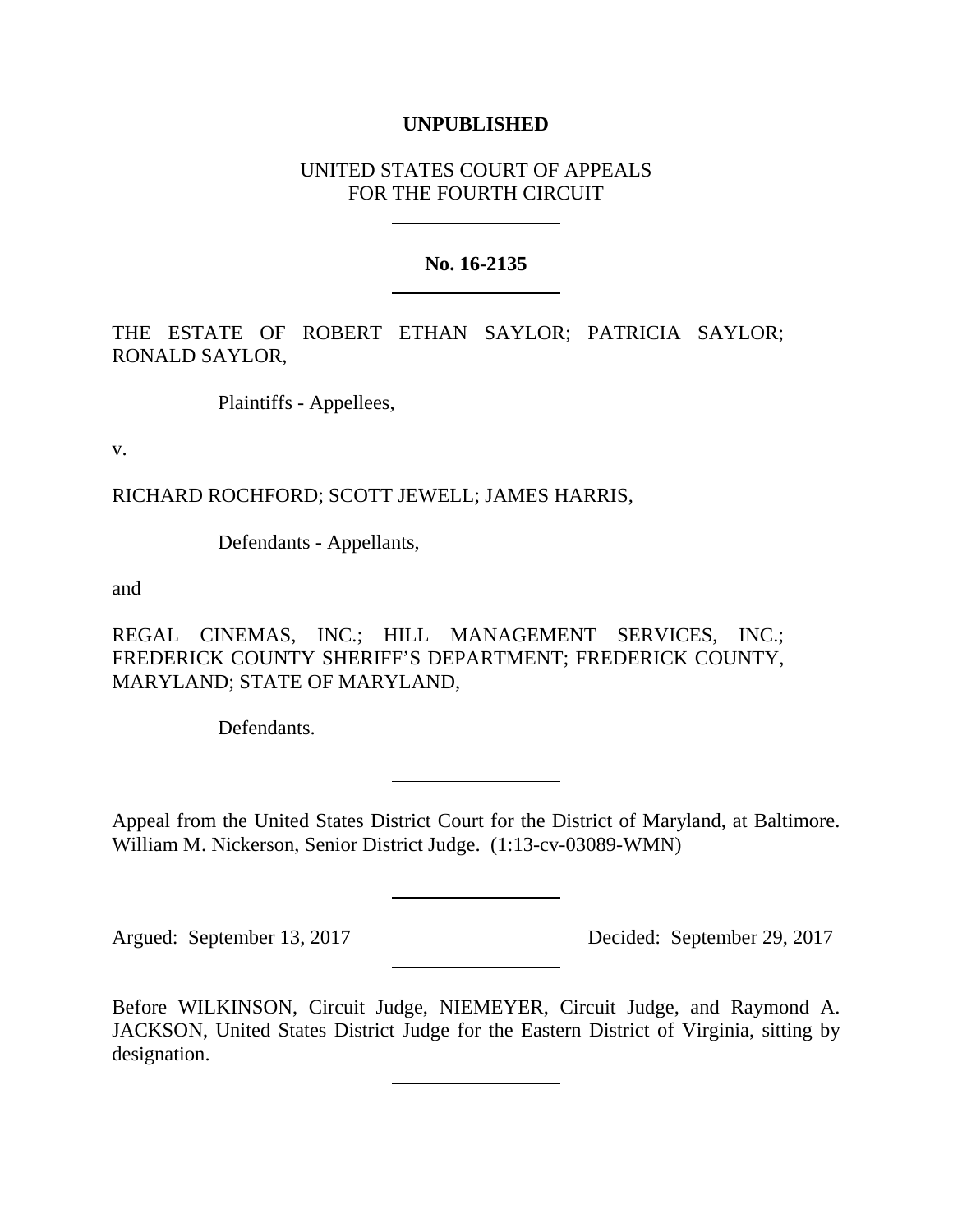Affirmed by unpublished per curiam opinion.

**ARGUED:** Daniel Karp, KARPINSKI, COLARESI & KARP, P.A., Baltimore, Maryland, for Appellants. Jean Mary Zachariasiewicz, BROWN GOLDSTEIN & LEVY, Baltimore, Maryland, for Appellees. **ON BRIEF:** Sandra D. Lee, KARPINSKI, COLARESI & KARP, P.A., Baltimore, Maryland, for Appellants. Sharon Krevor-Weisbaum, Joseph B. Espo, BROWN GOLDSTEIN & LEVY, Baltimore, Maryland, for Appellees.

Unpublished opinions are not binding precedent in this circuit.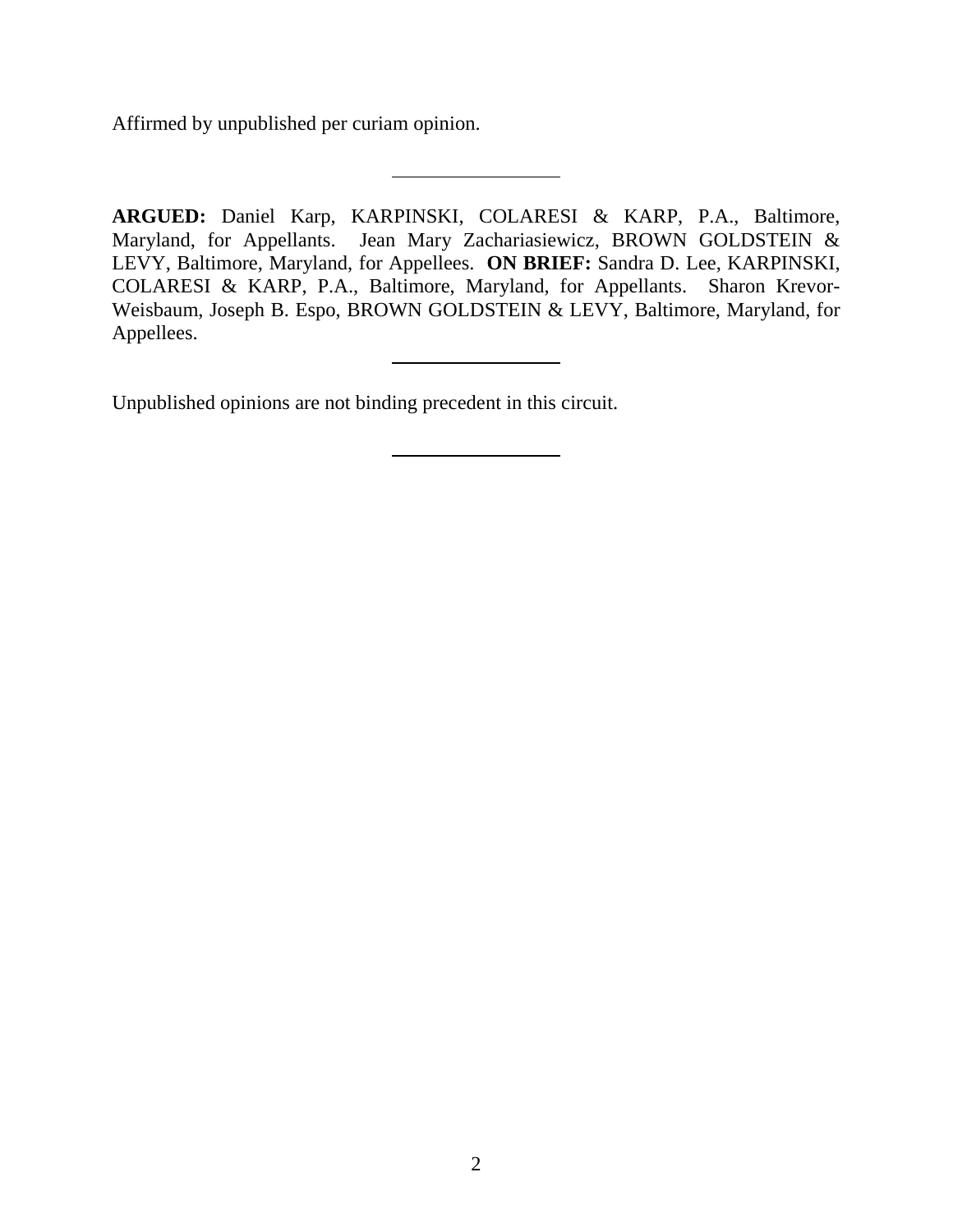## PER CURIAM:

After Robert Ethan Saylor, an individual with Down syndrome, refused to leave a movie theater after viewing a movie — he wished to view the movie again although he had not purchased another ticket — a theater manager called Frederick County Sheriff deputies to have him removed. While forcefully removing Saylor, the deputies and Saylor fell to the ground for an unidentified reason, and the deputies then proceeded to handcuff Saylor while holding him facedown. Saylor, who was obese, stopped breathing while on the ground, prompting the deputies to remove his handcuffs. He subsequently died from asphyxia.

Saylor's family and estate commenced this action against the deputies under 42 U.S.C. § 1983 for excessive force, in violation of the Fourth Amendment, and against the deputies and other defendants for other related causes of action. The district court denied the deputies' motion for summary judgment, which claimed qualified immunity, concluding that summary judgment was precluded because of disputed material facts. In a thorough 65-page opinion, the court analyzed the complex facts of the incident, which many people witnessed, and identified various material facts that were disputed. For instance, the court noted disputes about whether Saylor was resisting arrest; to what degree he resisted; whether the deputies' or Saylor's conduct escalated the encounter; and what the deputies were told beforehand about Saylor's condition and his likely response to confrontation.

The deputies filed this interlocutory appeal, challenging the district court's qualified immunity ruling. Upon reviewing the record, however, we cannot conclude that

3